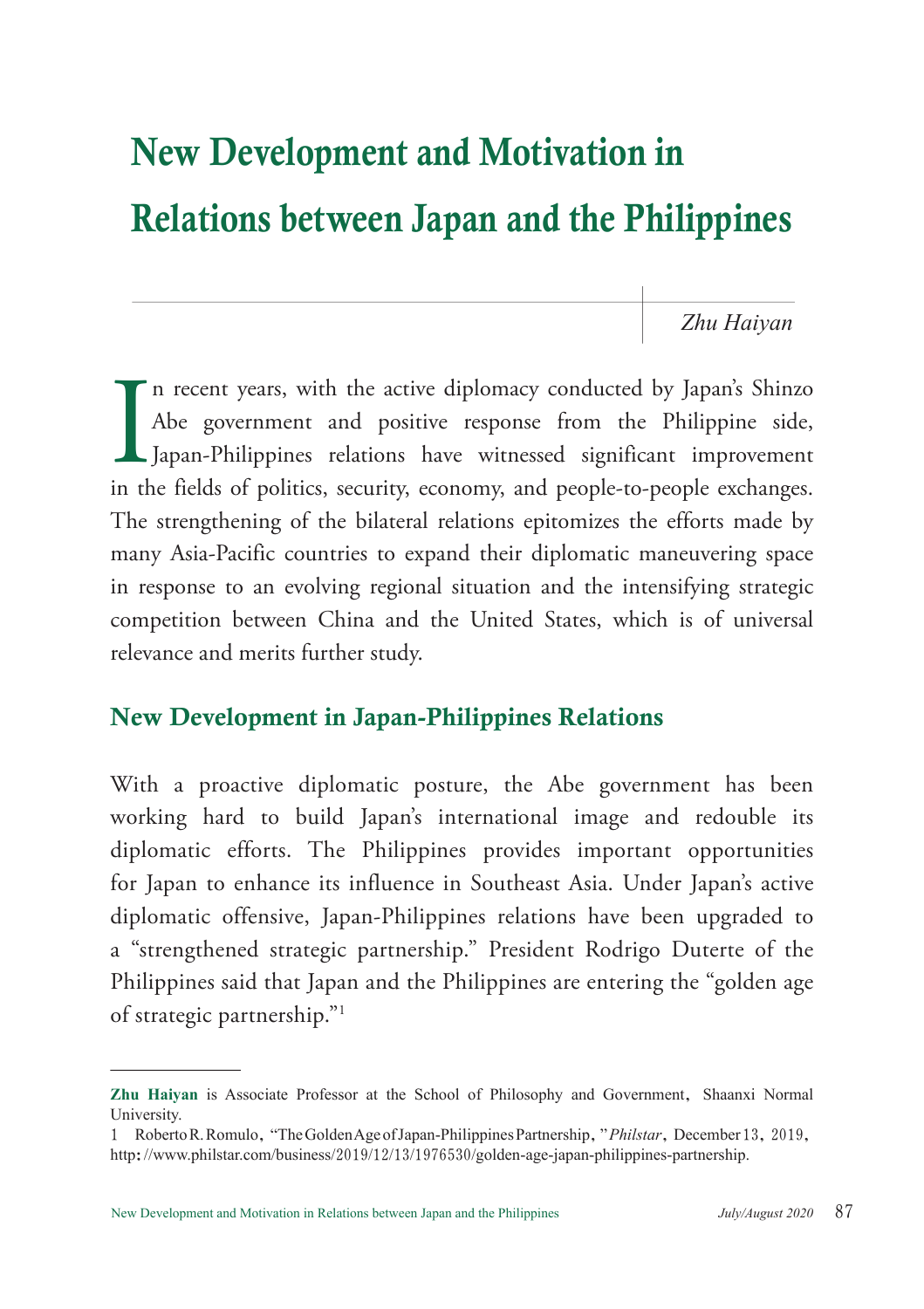## Closer political contacts

More active and stable political relations between Japan and the Philippines have become a precondition and guarantee for further development of bilateral relations. Promoted by Japan, the two countries have maintained closer contacts and exchanges at the highest level. During his term as Philippine President, Benigno S. Aquino III had visited Japan six times. In 2016, the Emperor of Japan visited the Philippines. During President Duterte's first visit to Japan in October of the same year, Prime Minister Abe expressed that Japan would support the Philippine government's projects in naval capacity building, the peace process in the Mindanao region, and infrastructure construction, and the two leaders agreed to strengthen the strategic partnership between the two countries. After that, Abe visited the Philippines in January 2017, and Duterte visited Japan in October. In 2019, Duterte visited Japan twice in May and October.

The two leaders also held bilateral talks on multilateral platforms of the East Asia Summit, "ASEAN+3", "ASEAN+1" and the APEC summit to demonstrate mutual trust and cooperation. Abe's policy toward the Philippines has received a warm response from Duterte, who called Japan "a closer friend than a brother."2 Through active mutual visits and meetings, Abe has succeeded in forming a personal and working relationship with Duterte. Frequent summit meetings not only symbolize a stable development of bilateral relations, but also provide political guarantee for progress achieved in various fields. In addition to summit diplomacy, diplomatic exchanges at other levels between the two governments are also getting warmer. The two sides have established exchange mechanisms such as the bilateral strategic dialogue at the deputy ministerial level, and the dialogue on maritime and oceanic affairs, all of which have enriched contents of the "strengthened strategic partnership."

<sup>2</sup> "Philippines Visit," Prime Minister of Japan and His Cabinet, January 12, 2017, http://www.kantei.go.jp/ jp/about/actions/201701/12Philippines.html.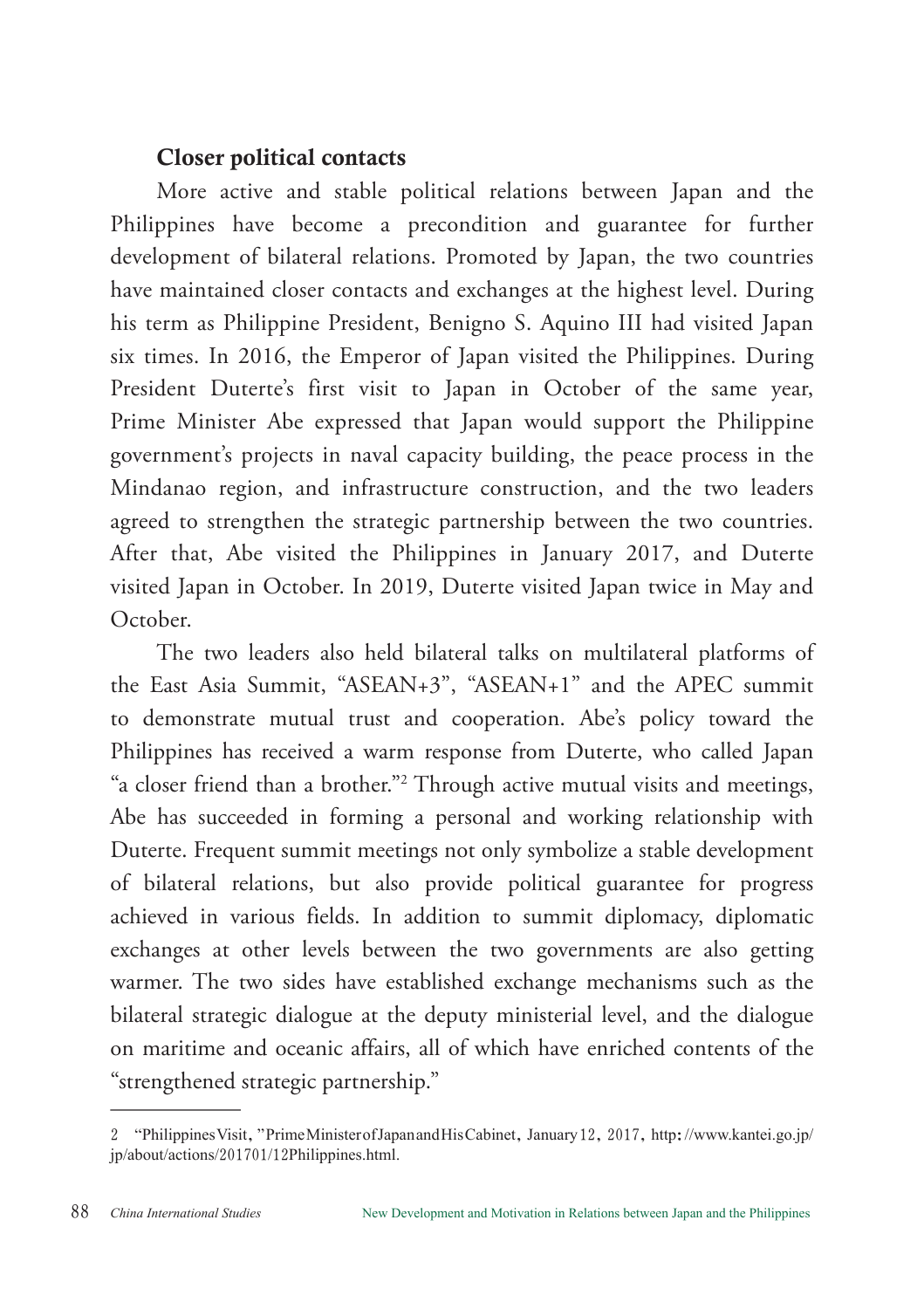## Deepening security ties

Japan is making efforts to upgrade and expand its security diplomacy with the Philippines. Military security exchanges and cooperation have become the most rapidly growing and active field in Japan-Philippines relations. The improvement of the Japan-Philippines security cooperation started from the Yoshihiko Noda government, and the Abe government pushed forward the cooperation with more radical efforts. In January 2013, when then Japanese Foreign Minister Fumio Kishida visited the Philippines, security cooperation was an important part in his talks with then Philippine President and Foreign Minister. The talks started the rapid development of Japan-Philippines security cooperation. Then Shinzo Abe, as Commander-in-Chief of the Japanese Self-Defense Forces, visited the Philippines and focused on promoting defense cooperation, setting the tone and direction for bilateral defense and security cooperation. In the same year, then Japanese Defense Minister Itsunori Onodera visited the Philippines twice. In 2015, then Philippine President and Defense Minister visited Japan respectively, pushing the bilateral military cooperation to the highest level.

Since Duterte became President, Japan-Philippines security cooperation has been carried out continuously on the tone set by the Aquino III government. The two governments continue to implement the agreement on the transfer of defense equipment and technology to strengthen military and security relations. In August 2016, Japan delivered its first promised patrol boat to the Philippines. At the deputy defense chiefs' meeting in February 2017, the two sides worked to promote defense exchanges and cooperation in the name of countering piracy and kidnapping; in March, Japan delivered two TC-90 trainer planes to the Philippines; in June, Japan's quasi aircraft carrier *Izumo* made a "strategic stop" at the port of Subic Bay. President Duterte became the first head of a foreign government to board the ship, and he said that "Japan is a reliable friend who has always helped the Philippines, and the Philippines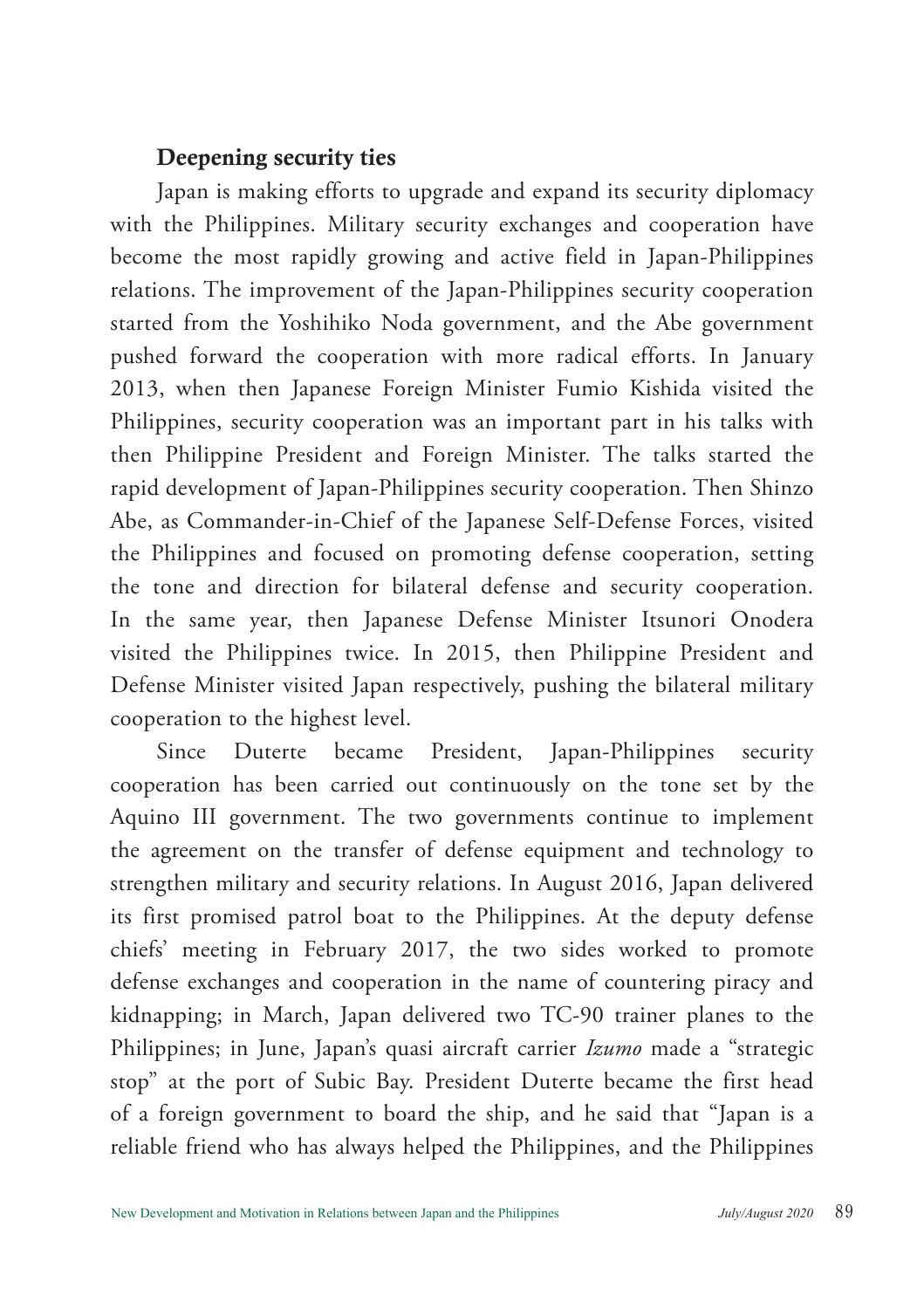is willing to keep on deepening the security relationship with Japan in the future"3 ; when aircraft carrier *Kaga* made a "strategic stop" at Subic Bay in September 2018, President Duterte once again boarded the ship. In August 2017, Japan and the Philippines signed an agreement to provide the Philippines with spare parts for UH-1H helicopters free of charge. In March 2019, the agreement was put into effect. When Philippine Defense Minister met with his Japanese counterpart in April, he called it "the latest evidence of the increasingly strong Japan-Philippines relationship."4

The security cooperation between Japan and the Philippines is improving and diversifying. Their security cooperation is based on institutional framework such as the deputy defense ministers' meeting, the security dialogue on maritime and oceanic affairs, and the annual defense dialogues at the level of security staff. In addition, Japan and the Philippines also have exchanges on multilateral occasions such as the ASEAN Defense Ministers' Meeting Plus and the ASEAN Defense Senior Officials' Meeting, the Tokyo Defense Forum, and the Japan-ASEAN Defense Ministerial Roundtable initiated by Shinzo Abe. The contents and forms of security cooperation between Japan and the Philippines are also gradually diversified. At present, Japan mainly provides patrol boats, trainer planes, transport planes and relevant spare parts for the Philippines. The two sides have also expanded cooperation in information exchange, joint exercises, and mutual visits between the JMSDF and the Philippine Navy. In addition, the Japanese and Philippine Coast Guards are also exploring cooperation possibilities, in which the Japanese Coast guard would help the Philippines train its coast guard forces and improve its operational capability with Japanese patrol boats and aircraft. The Philippines in turn agreed to open its harbor base to the Japanese Coast Guard for sea area adaptability training.

<sup>3</sup> "The Visit of H.E. Mr. Rodrigo R. Duterte, President of the Republic of the Philippines, to the JMSDF Escort Ship 'IZUMO'," Ministry of Defense of Japan, June 4, 2017, https://www.mod.go.jp/e/ press/2017/06/04b.html.

<sup>4</sup> Roy Narra, "Filipino, Japanese Defense Chiefs to Strengthen Strategic Security Partnership," *Manila Times*, April 21, 2019, https://www.manilatimes.net/2019/04/21/news/national/filipino-japanese-defensechiefs-to-strengthen-strategic-security-partnership/543165.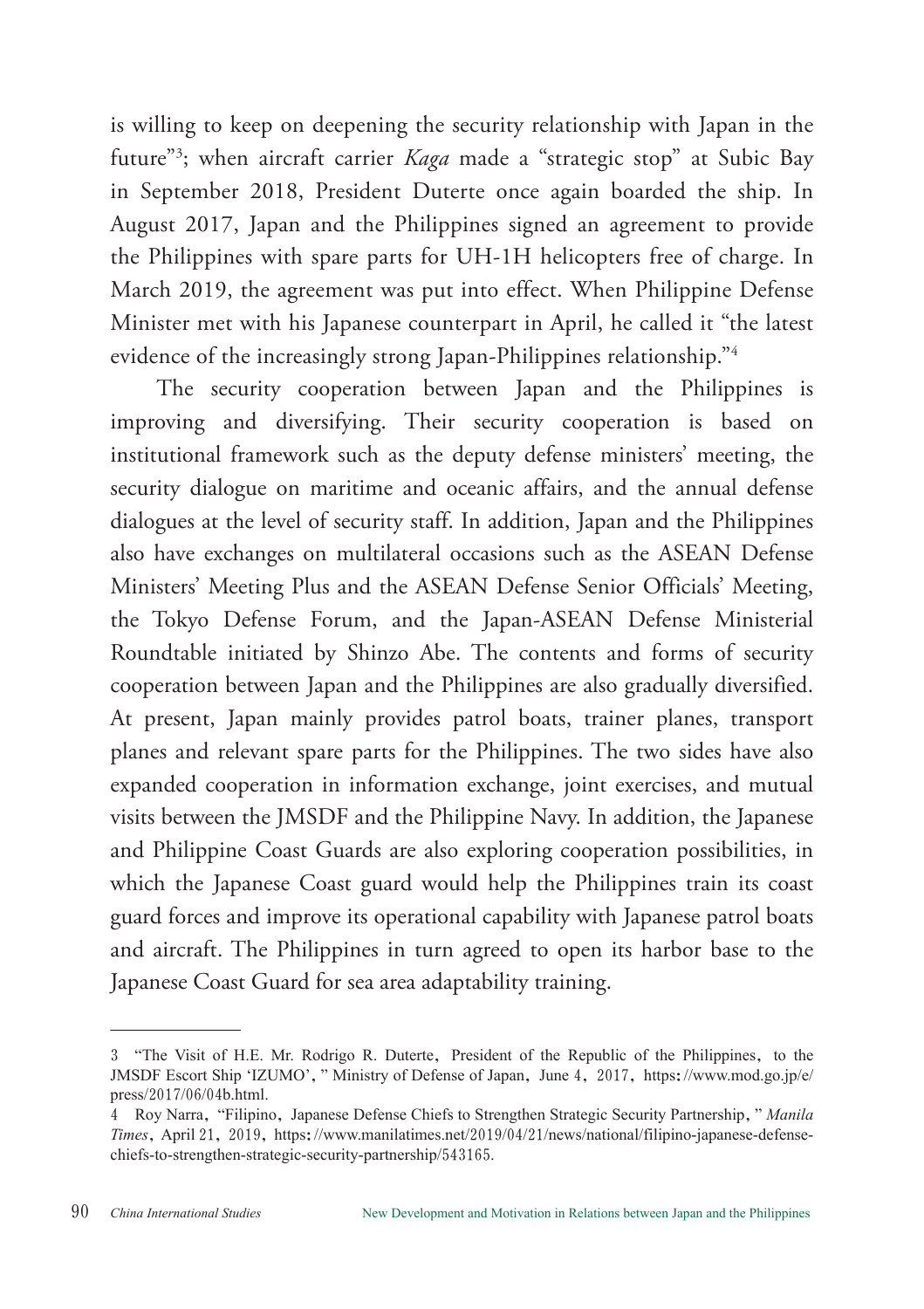#### Accelerated economic cooperation

Japan uses the Official Development Aid (ODA) to provide economic and humanitarian assistance to the Philippines, and encourages Japanese enterprises to invest in the country, thus making economic and trade exchanges an area of great potential in bilateral relations. Japan's ODA policy to the Philippines aims at further strengthening the strategic partnership between the two countries. From 2010 to 2014, Japan ranked first in foreign ODA received by the Philippines. In 2015, when Japan revised its ODA outline, it renamed the "development assistance outline" as "development cooperation outline." While highlighting equality and mutual benefit, Japan emphasized strategic operation, linked ODA projects with shaping regional security, and made ODA one of the important tools to practice "proactive pacifism." Accordingly, Japan has stepped up its aid and expanded aid areas to the Philippines. Since 2014, ODA projects from Japan have generally witnessed an increase: 28 projects in 2014, 34 in 2015, 45 in 2016 when the Philippines changed its government, 27 in 2017, and 38 in 2018.<sup>5</sup> In terms of content, ODA projects are not only limited to economic development, but also expanded to education and military training, military medical care, military port expansion, marine meteorological observation services, etc.

In terms of economic cooperation, Japanese enterprises have gradually expanded its scale of investment and construction in the Philippines. This is driven by China-Japan tensions, rising labor costs in China, and the transfer and upgrade of industrial chains. It is also attracted by a stabilizing social order, improving investment environment, large population, and high national English level in the Philippines. In October 2016, Japan and the Philippines signed the Industrial Cooperation Action Plan (ICAP), under which the two sides will carry out extensive cooperation in the fields of manufacturing, automobiles, micro, small and medium-sized enterprises, services, and human resources development. In the field of agriculture, Japan will provide long-

<sup>5</sup> "Recent Japanese ODA Projects," Embassy of Japan in the Philippines, November 26, 2019, http://www. ph.emb-japan.go.jp /itpr\_ja/00\_000077.html.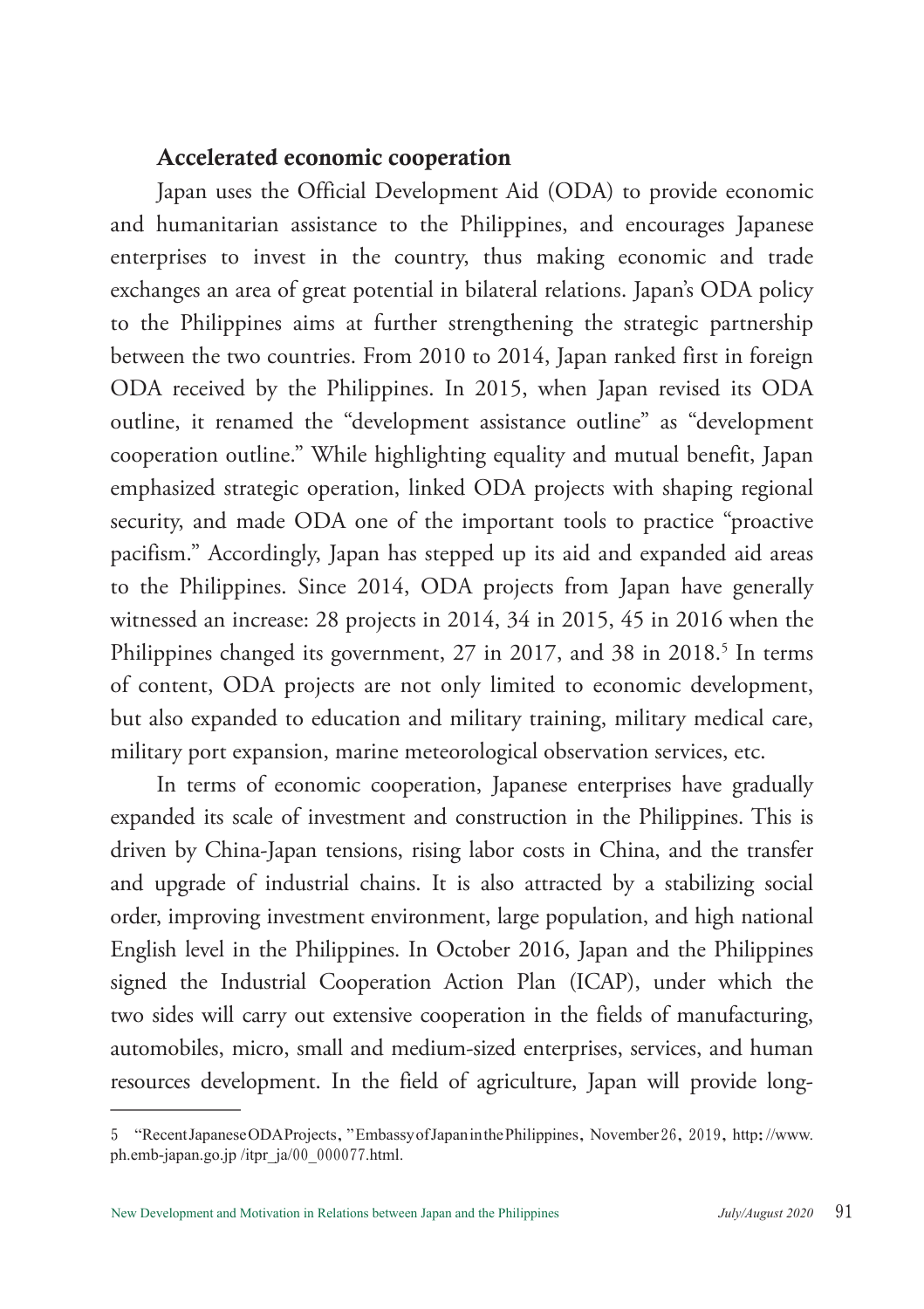term loans for the Philippines' agricultural development, and help Filipinos purchase Japanese agricultural machinery, in order to implement the plan for agricultural mechanization. During his visit to the Philippines in January 2017, Prime Minister Abe announced that he would provide the Philippines with one trillion yen of economic assistance in the next five years. In order to implement Abe's commitment, Japan and the Philippines set up a joint committee for economic cooperation and infrastructure construction and held the first meeting in March 2017. By August 2019, the committee had held eight meetings to discuss projects involving infrastructure areas such as railways, irrigation, roads, flood control, energy, and industrial zone development. At the same time, Japan has also helped improve the distribution of electric power in the Bangsamoro region and provide humanitarian assistance to children in Mindanao, which greatly expanded the areas of bilateral economic and social cooperation and further strengthened relations between the two countries.

## More active people-to-people exchanges

Japan has been actively promoting and deepening people-to-people exchanges with the Philippines, to strengthen Japan's soft power, and consolidate the people-based foundation in its relations with Manila. Shinzo Abe has personally promoted the Japanese material culture in clothing, food, housing, and transport to Southeast Asia and other countries around the world, as well as the "Cool Japan" popular culture such as animation, science and technology, tourism, entertainment and related services. As for the policy concerned, in order to achieve the goal of "building a country image through tourism," Japan has relaxed restrictions on visa and issued multiple entry visas for the Filipinos since July 2013. At the same time, the Japanese embassy, consulates and staff in the Philippines have served as basic platform for the overseas promotion of "Cool Japan," and have been working together with other institutions (International Exchange Fund, Japan Trade Promotion Association, International Tourism Promotion Association) to advance cooperation and exchanges in the fields of culture, sports, education, tourism, art, and science. In 2016, to commemorate the 60th anniversary of Japan-Philippines friendly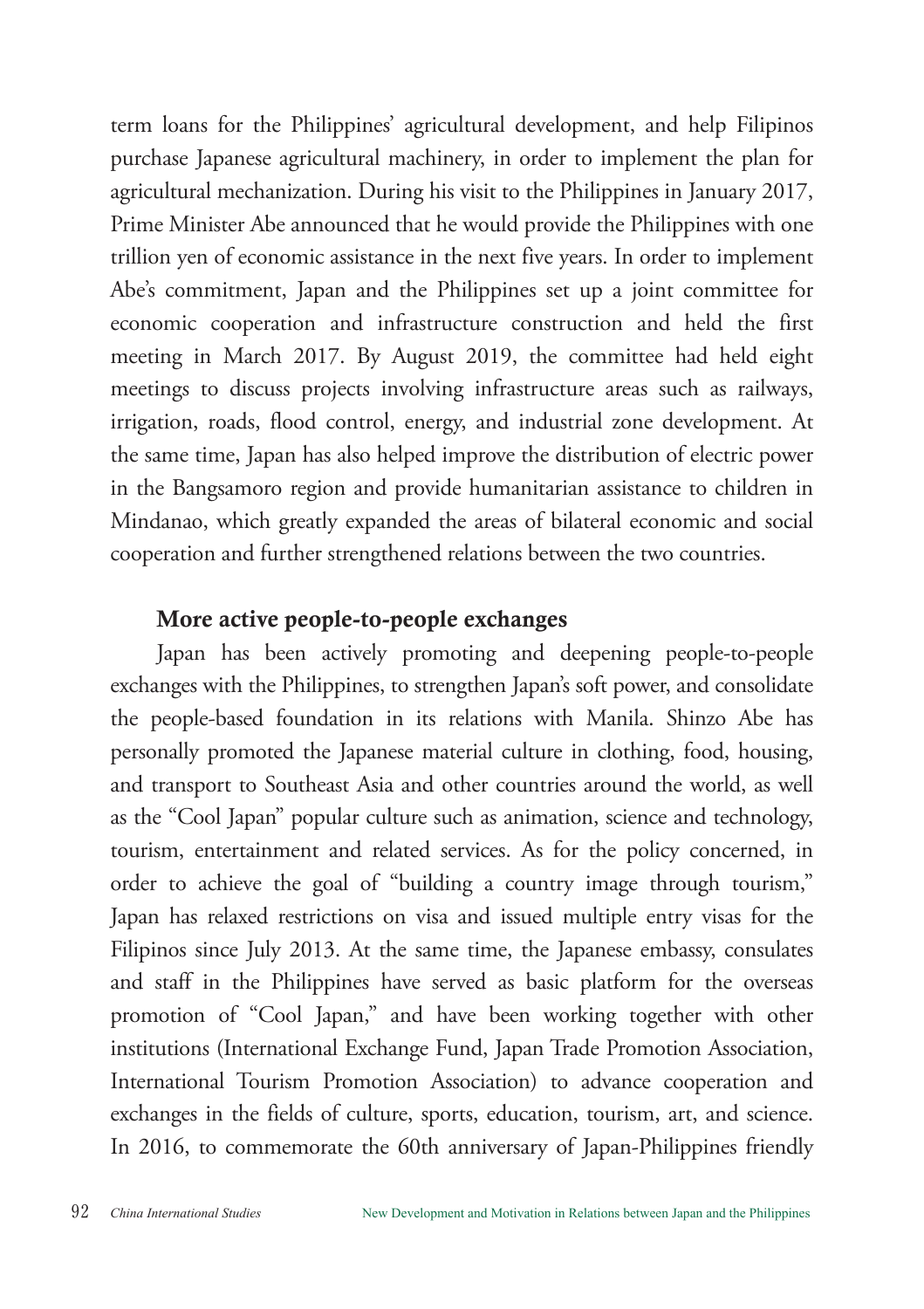relations, the Japanese embassy and consulates organized 23 related activities to enhance people-to-people exchanges. In addition, Japan has also supported and assisted the Filipinos to study and train in Japan, with government scholarship programs (including teacher training scholarship, research student scholarship, specialized training scholarship, and college of technology scholarship), young leaders programs, and Japanese language exchange and learning programs. In order to deepen the Philippine people's understanding of Japan, the Japanese embassy also launched the "Hello Japan" program to introduce Japanese culture, traditions, festivals, food, language, and kimono through many formats such as PowerPoints and videos. Encouraged by Japanese publicity, the number of Philippine tourists to Japan has been increasing steadily. According to statistics of Japan National Tourism Organization, in 2016, the growth rate of Philippine tourists to Japan was 34 percent year-on-year; in 2017 and 2018, the growth continued, with a year-on-year rate of 23.8 and 20.8 percent respectively. In 2019, more than 52 thousand Philippine tourists visited Japan, a year-on year increase by 22.7 percent.<sup>6</sup>

# Motivation of the Abe Government to Strengthen Relations with the Philippines

Under the readjustment of international and regional landscape, it is in line with the strategic consideration of the Abe government to maintain and reshape Japan's dominant role in the region by upgrading its relations with the Philippines.

## To improve Japan's international image and enhance its international status and political influence

To Japan, the Philippines might help Japan improve its international image on historical issues during World War II. Strong bilateral relations will thwart the accountability and responsibility of Japan on historical issues,

<sup>6</sup> For Japan's visitor arrivals by country/area and purpose of visit, see the website of Japan National Tourism Organization, https://www.jnto.go.jp/jpn/statistics/tourists\_2019df.pdf.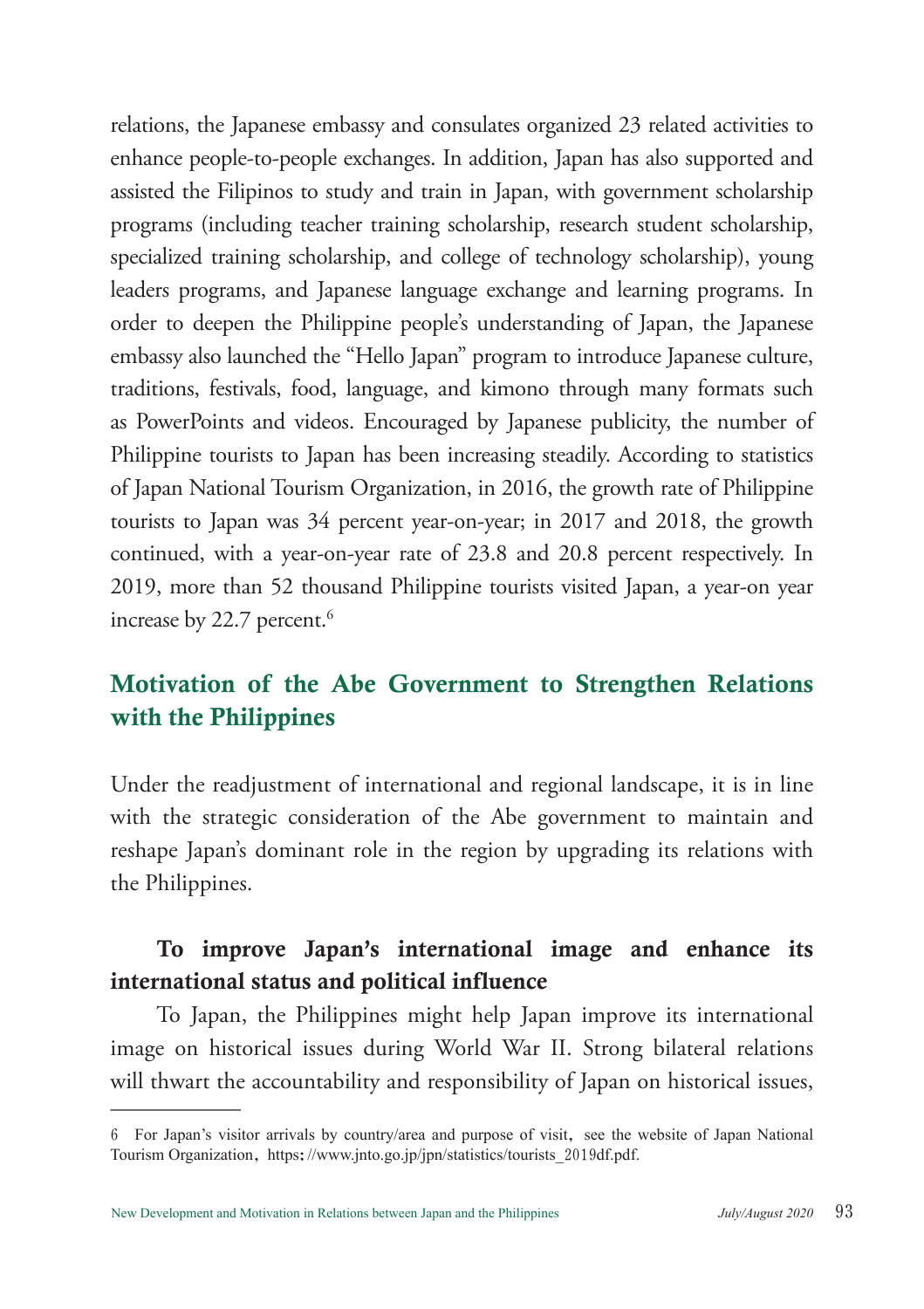prevent countries in the region that suffered from Japan's invasion from forming coalitions, and make Japan-Philippines reconciliation an example for other victim ountries. In 2015, on the 60th anniversary of the end of the WWII, Asian countries expressed their dissatisfaction with Shinzo Abe who, in his talks, refrained from apologizing for Japan's war responsibility. However, Aquino III claimed that Japan, in the post-war era, had done a great deal to fulfill the responsibility of "repairing historical trauma." They "not only rebuilt their own country," but also "selflessly helped us (the Philippines) to build our country." At the same time, he expressed his hope that Shinzo Abe would take Japan-Philippines relations as an example to show "common prosperity through cooperation."7 To all the countries that suffered from the Japanese invasion, Aquino III's statement might serve as bleach for Tokyo's revisionist attitudes on history to spread unchecked.

In addition, the cordial Japan-Philippines relationship helps Japan improve its political status and influence, and win more votes on the reform of the United Nations. After Shinzo Abe was in power once again, he pursues the policy of winning more maneuvering room by military force, and tries to gain recognition and tolerance of the international community for Japan's pursuit of world political status. However, Japan's efforts are restricted politically by the United Nations' "enemy state clause."8 To this end, Japan's UN diplomacy is aimed at pushing for a revision to the UN Charter, deleting the "enemy state clause," normalizing Japan's position in the UN, and paving the way to realize its greater objective of becoming a permanent member of UN Security Council." The revision of the UN Charter requires sufficient votes of support. The Philippines, as a member of ASEAN and an influential country with a large population in Southeast Asia, will help Japan with political support in its effort for international

<sup>7</sup> "Speech of His Excellency Benigno S. Aquino III, President of the Philippines, before the Joint Session of the National Diet of Japan," June 3, 2015, http://www.sangiin.go.jp/japanese/ugoki/h27/pdf/Speech-of-President-of-the-Philippines-EN.pdf.

<sup>8</sup> The "enemy state clause" is in Articles 53 and 107, and as a half sentence in Article 77 of the UN Charter. Any "enemy state," which during WWII was an enemy of any signatory to the UN Charter, will face consequences by "aggressive behaviour" from the other UN states.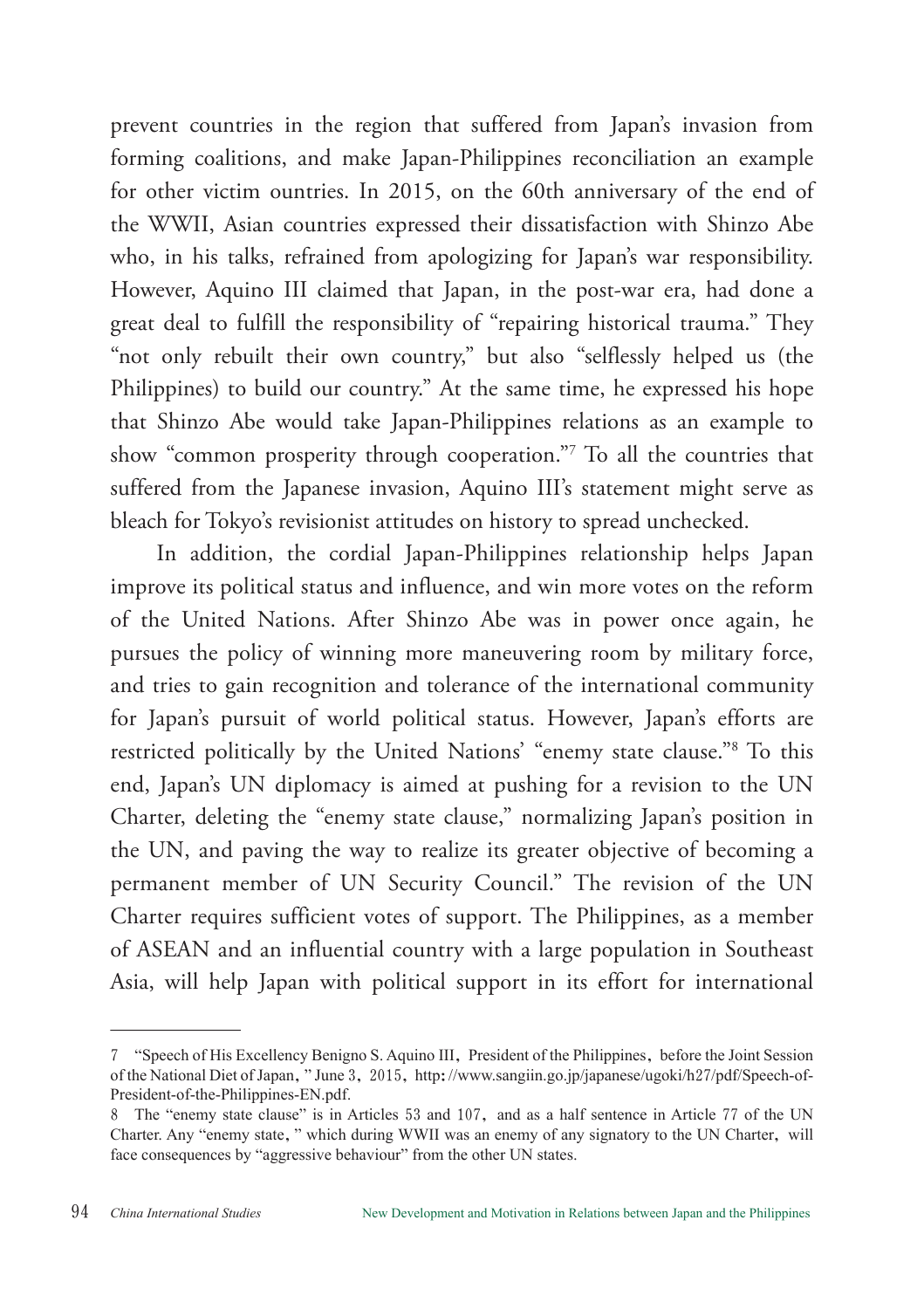

Philippine President Rodrigo Duterte delivers a speech during the 25th International Conference on the Future of Asia in Tokyo on May 31, 2019. (*AFP*)

status, and will lead other ASEAN countries to recognize and support Japan's pursuit for political power.

## To push the transformation of the US-led regional alliance system and build a Japan-centered regional order

To upgrade and strengthen Japan-Philippines relations is an important part in Japan's "sub-alliance system." The basic structure of the postwar order in the Asia-Pacific region was a hub-and-spoke alliance system centered on the United States. Both the Philippines and Japan were US allies supporting American hegemony in the region, while Japan and the Philippines were not allies. The Obama administration, in implementing the Asia-Pacific rebalancing strategy, transformed the hub-and-spoke alliance system into a networked system, encouraging US allies in the region to undertake more security obligations while developing and strengthening security relations among themselves. The rapid development of the Japan-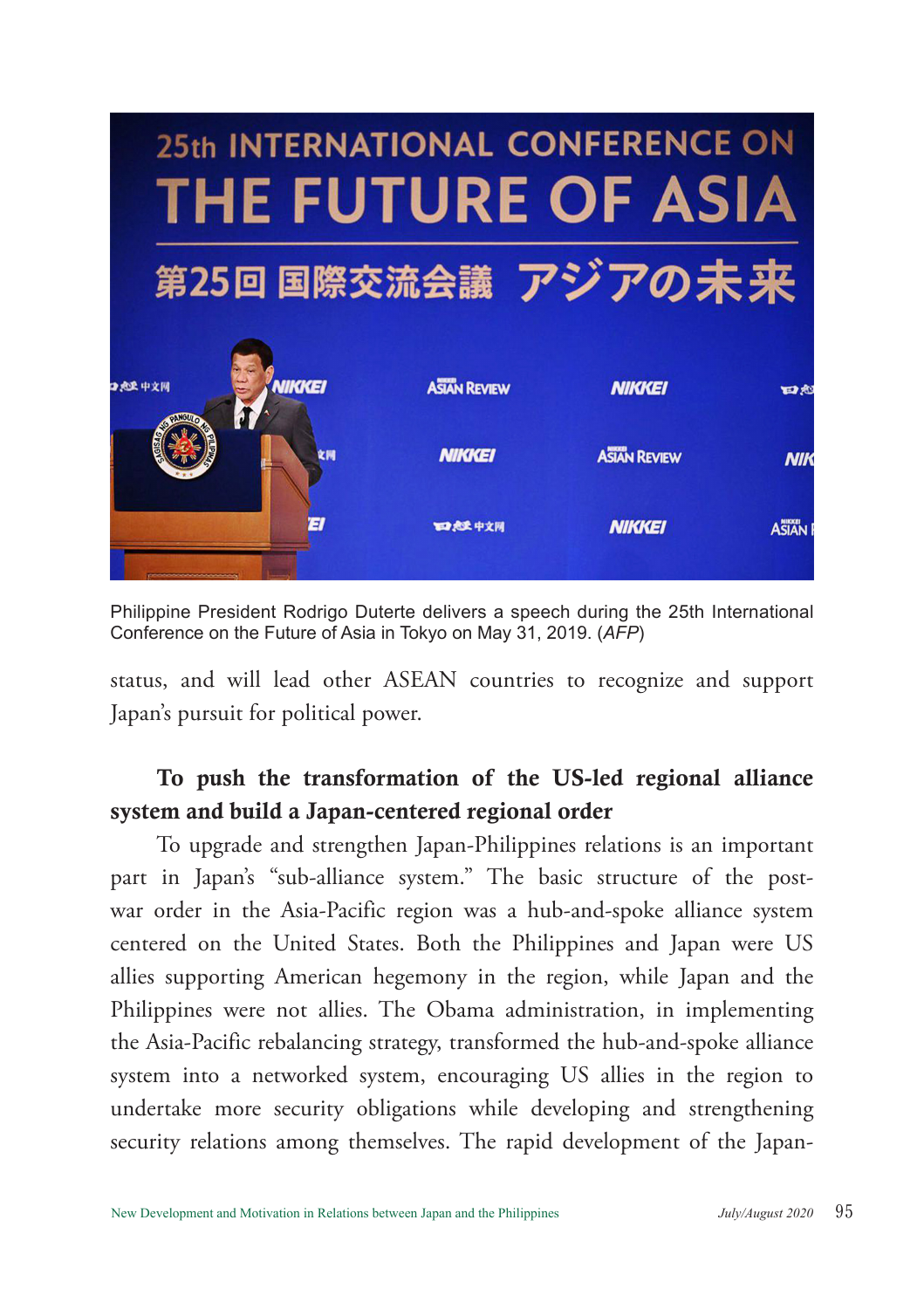Philippines security relations was also a by-product of the United States' Asia-Pacific strategy.

 The Trump administration, which has focused on "America First" and been reducing the scope and velocity of the United States' security responsibilities, is speeding up and deepening the readjustment of regional power structure. Japan is determined to take advantage of the changes in the regional order to get rid of the post-war system and realize its strategic objective of "building a strong Japan." Therefore, while strengthening hard power to protect itself, Japan has made efforts to play a leading role in the formation of regional order through close cooperation with the US.<sup>9</sup> Japan has adjusted its strategic objective from serving as the strategic frontier and an "unsinkable aircraft carrier" of the US to maintaining the security by its own strength. It is also working hard to shape a favorable regional situation, and constructing a Japan-led "sub-alliance system" in line with the American architecture of regional order. In order to achieve this strategic ambition, Japan needs diplomatic support from Manila. The Philippines also needs Japan's muscles, and thus the two are forming a symbiotic relationship.<sup>10</sup>

In addition, Japan also tries to stabilize relations with the US by solid ties with the Philippines to ensure that the US remains in the region until it gets strong enough to defend itself. The "America First" strategy has brought a strong "Trump shock" to Japan, which has always been dependent on American protection since the end of WWII. In order to deal with the security anxiety caused by the shock, Japan wants to demonstrate that it takes the initiative to build an international order in the region. "If Japan makes it clear that it will dominate the East Asian situation, the Trump administration may have to focus on Japan-US alliance and adjust its East Asian strategic direction accordingly."11 Therefore, the other purpose of Japan's proactive efforts for

<sup>9</sup> Ministry of Foreign Affairs of Japan, *Diplomatic Blue Book 2017*, September 26, 2017, https://www. mofa.go.jp/policy/other/bluebook/2017/html/index.html.

<sup>10</sup> Richard Javad Heydarian, "Japan: The Philippines' New Best Friend?" *The Diplomat*, June 17, 2015, http://thediplomat.com/2015/06/japan-the-philippines-new-best-friend/.

<sup>11</sup> Ryuichi Teshima, "How Should We Face the Trump Administration?" *Nippon*, November 10, 2016, www.nippon.com/ja/domains/d00268.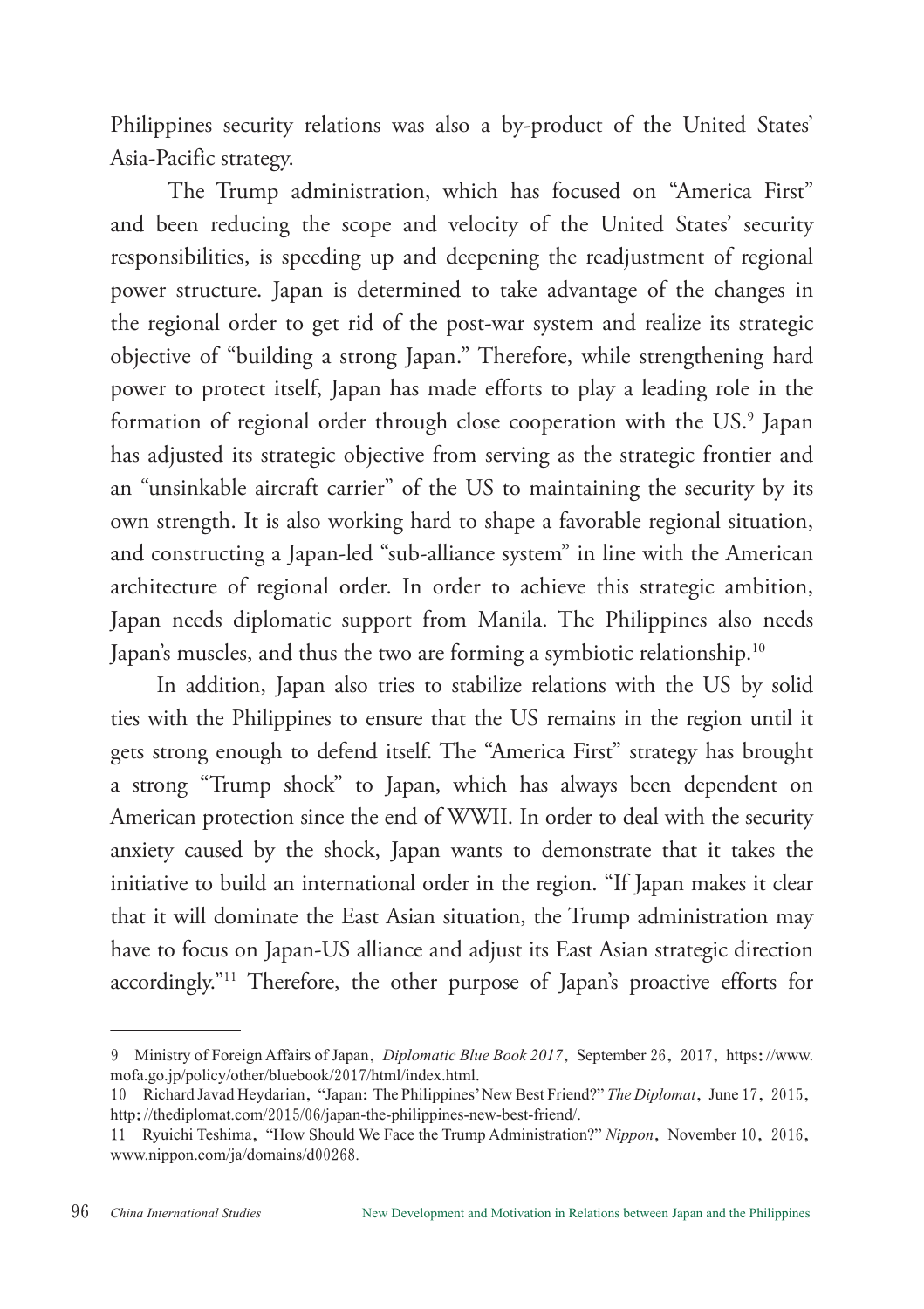partnership network is to guard against a sudden collapse of the Americanpillared regional order in the Asia-Pacific, and prevent and restrict American withdrawal from the region. In February 2017, on the eve of his visit to the US, Shinzo Abe called on Japan's regional partners, including the Philippines, to coordinate policies for coping with the "America First" strategy. Japan's move not only highlights its attempt to fill in the possible power vacuum caused by "America First" in the region, but also shows Japan's strategic intention to balance Washington's strategy by its own Asia-Pacific regional network.

#### To help Japan realize the pursuit of a maritime power

In order to break through the bottleneck of island state status to Japan's great-power ambition, the Abe government has actively worked to formulate a new comprehensive ocean strategy. Taking the ocean state status as a basis for becoming a great power, Japan resorts to the oceans as a platform to realize its ocean power goal. The Philippines is one of the key target countries in Abe's southward drive of maritime diplomacy, and maritime security cooperation becomes an important part in Japan-Philippines cooperation. In October 2016, Japan and the Philippines issued a joint statement, declaring that, as maritime nations, they "share common interests in maintaining and promoting peace, stability and prosperity regionally and globally." The two leaders "look to their network of friendships and alliances, in particular the ever stronger ties between Japan and the Philippines, to help promote the peace, stability and maritime security of the region."12 Among the 15 articles in the statement, as many as ten articles were related to ocean affairs. On a return visit to the Philippines in January 2017, Prime Minister Abe emphasizd once again the identity of both Japan and the Philippines as maritime countries, saying that Japan would increase support for the Philippines' maritime security capacity-building. At the same time, Japan has resorted to economic means to cajole and court the Philippines, thus winning agreement from President Duterte to Abe's diplomatic rhetoric—

<sup>12</sup> "Japan-Philippines Joint Statement," Ministry of Foreign Affairs of Japan, October 26, 2016, https:// www.ph.emb-japan.go.jp/itpr\_en/00\_000168.html.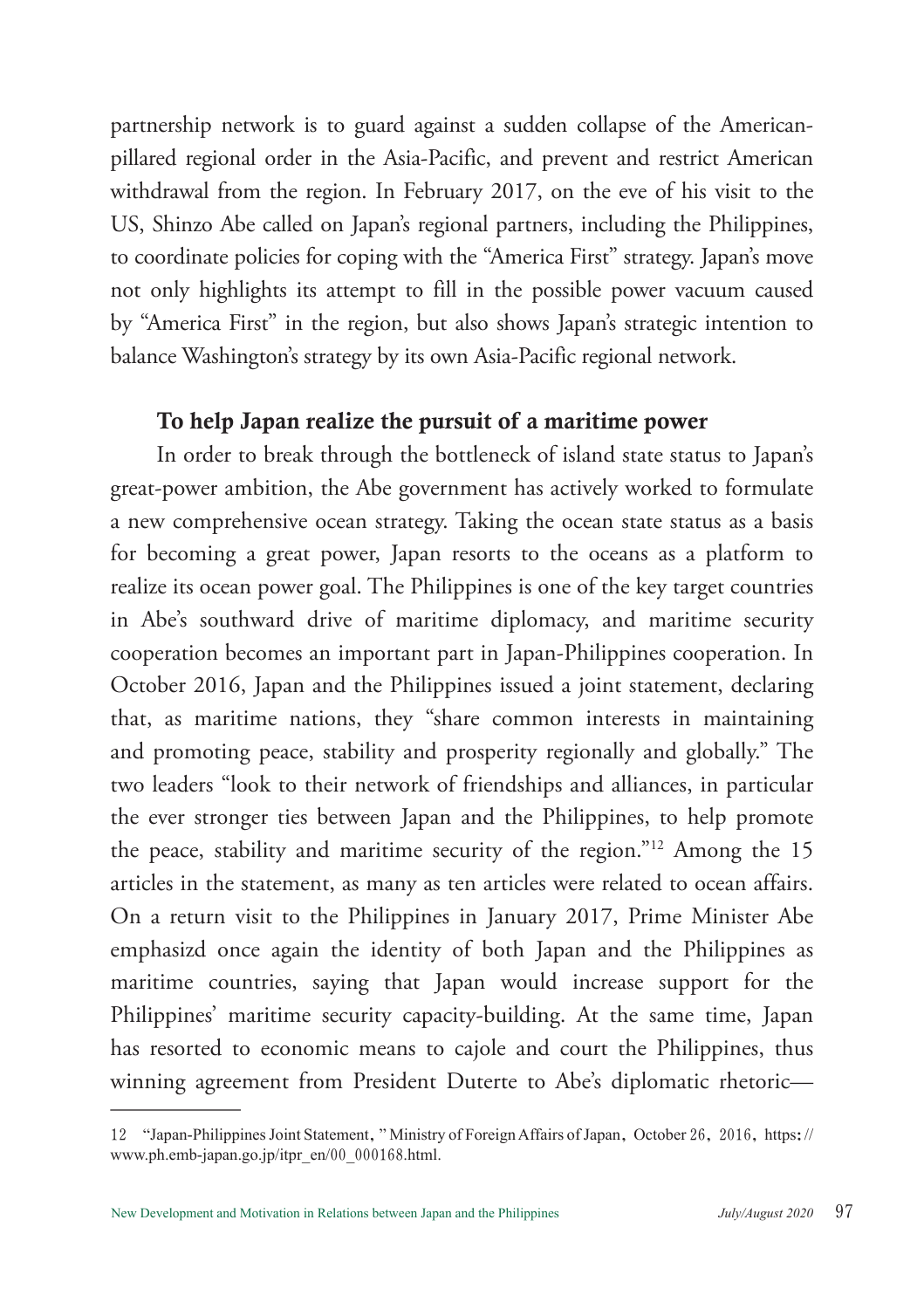Japan and the Philippines will "continue to work together to achieve goals of a more stable and secured region so that our nations and peoples can enjoy more peace, progress and prosperity."13

## To restrain further development of China-Philippines relations

By strengthening Japan-Philippines relations, Shinzo Abe tries to drive a wedge between China and the Philippines and restrain China. From Abe's perspective, establishing Japan's leading position in the region and restraining China's development are closely related. Therefore, Japan has adopted all possible means to curb China's development: activating and amplifying China-Japan controversies, intensifying rather than reconciling disputes between China and its neighbors, shaping common discourse with those countries that have problems with China, and building a "coalition of victims" that allegedly suffer from China's "sabotage" of regional order and rule of law. While keeping China in check, Japan tries to build its leading position in fighting against the "Chinese hegemony," and achieve its goal of both reining in China and realizing Japan's leading position in the region.

So far as the China-Philippines relations are concerned, to meddle in the South China Sea dispute is one of the means by the Abe government to alienate relations between China and the Philippines. First, Japan encouraged the Philippines to resort to the so-called arbitral tribunal for the South China Sea arbitration under the chairmanship of Shunji Yanai, who is Abe's confidant; after the ruling, top Japanese government officials including Abe and Fumio Kishida talked repeatedly for the enforcement of the ruling and accused China of destroying international law, attempting to restrain China's legitimate actions to safeguard territorial integrity; at the same time, Japan invited irrelevant organizations like the G7 and put the South China Sea dispute on the agenda to promote the internationalization of the issue. After Duterte became President of the Philippines, Abe still called for the implementation of the so-called arbitration award. In response, Duterte said

<sup>13</sup> Catherine S. Valente, "Abe Offers PH P430B Package," *Manila Times*, January 13, 2017, https://www. manilatimes.net/2017/01/13/news/headlines/abe-offers-ph-p430b-package/306694/306694.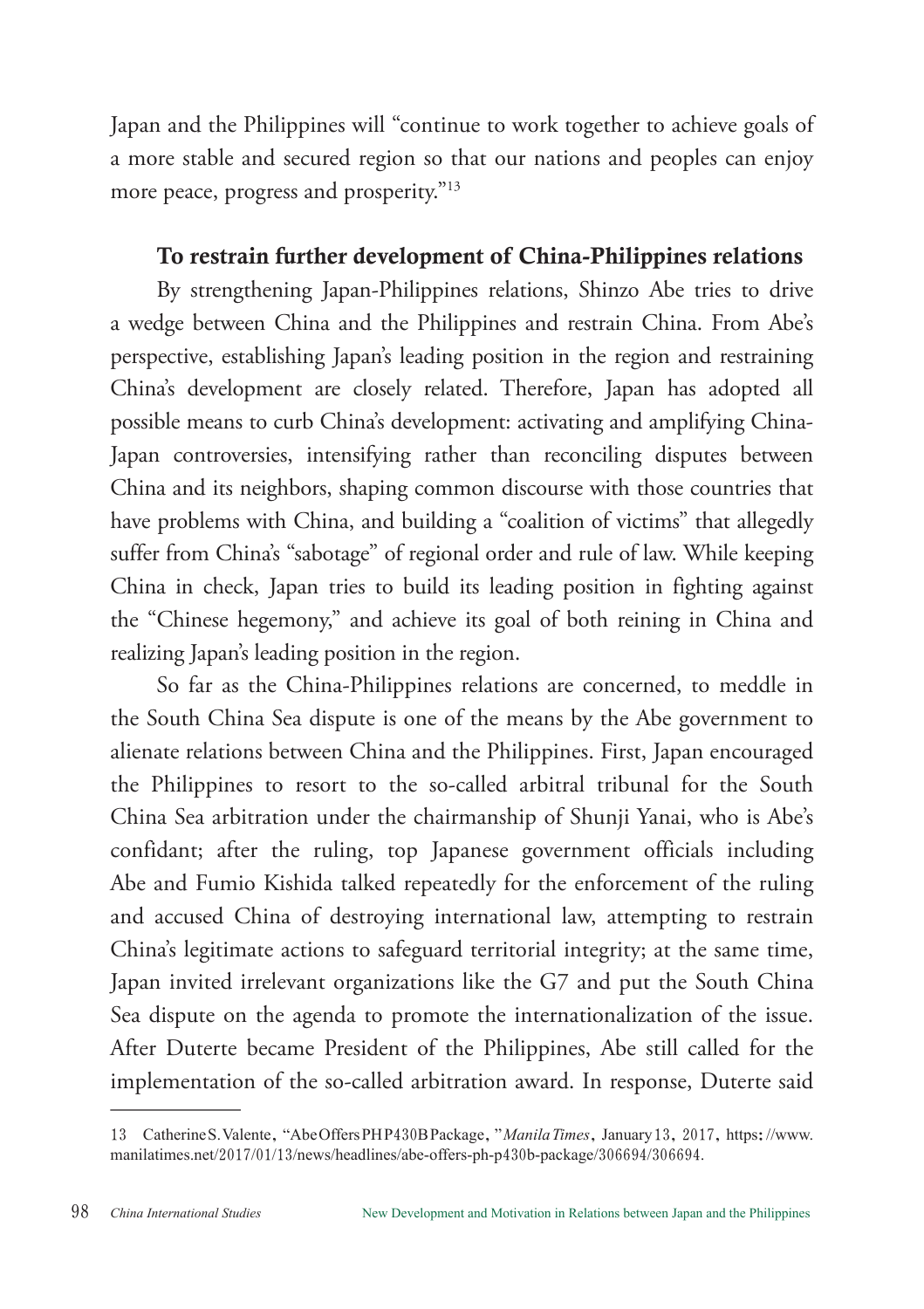that "Japan shares same experience with us, and we will, as always, stand by Japan."<sup>14</sup> This suggests that the Duterte government has only temporarily shelved the South China Sea dispute and the so-called arbitration award, and may at any time bring up the issue and complain about the arbitration.

Japan's another approach is to support the building of Philippine military force to rein in China. This has become the core in Japan's pivotal policies.15 The Philippines' de facto shelving of the South China Sea dispute makes it impossible for Japan, for the time being, to disrupt China-Philippines relations under the pretext of "international order" and "rule of law." The Abe government has actively implemented its previous commitment to assisting the development of the Philippine Coast Guard and the Navy, and even provided the Philippines with second-hand weapons, equipment and spare parts more often and greater in number, so as to win over Manila and hamper the expansion and deepening of the China-Philippines relations in the security field. Under the background of deteriorating US-Philippines relations caused by the US criticism of Duterte's drug control policy, Japan tried to act as bridge between the US and the Philippines. Japan has tried to further tighten the chain of the US Asia-Pacific alliance system, and implement the Indo-Pacific strategy which was initiated by Japan and later taken over by the US, to prevent the fracture of the first island chain due to the warming China-Philippines relations, and ensure the blocking of China in geopolitical strategy.

The closer relationship between Japan and the Philippines also has certain economic significance, such as helping Japan expand its overseas market, facilitating the implementation of "Abenomics" policies, and expanding the Japanese tourism market. However, the economic demand is only the derivative content in Japan's strengthening of relations with the Philippines. The fundamental purpose is to consolidate Japan's pivot points in its

<sup>14</sup> "Philippines and Japan Summit," Ministry of Foreign Affairs of Japan, October 26, 2016, https://www. mofa.go.jp/s\_sa/sea2/ph/page3e\_000608.html.

<sup>15</sup> Jimbo Ken, "Japan and Southeast Asia: Three Pillars of a New Strategic Relationship," Tokyo Foundation, May 30, 2013, http://www.tokyofoundation.org/en/articles/2013/japan-and-southeast-asia.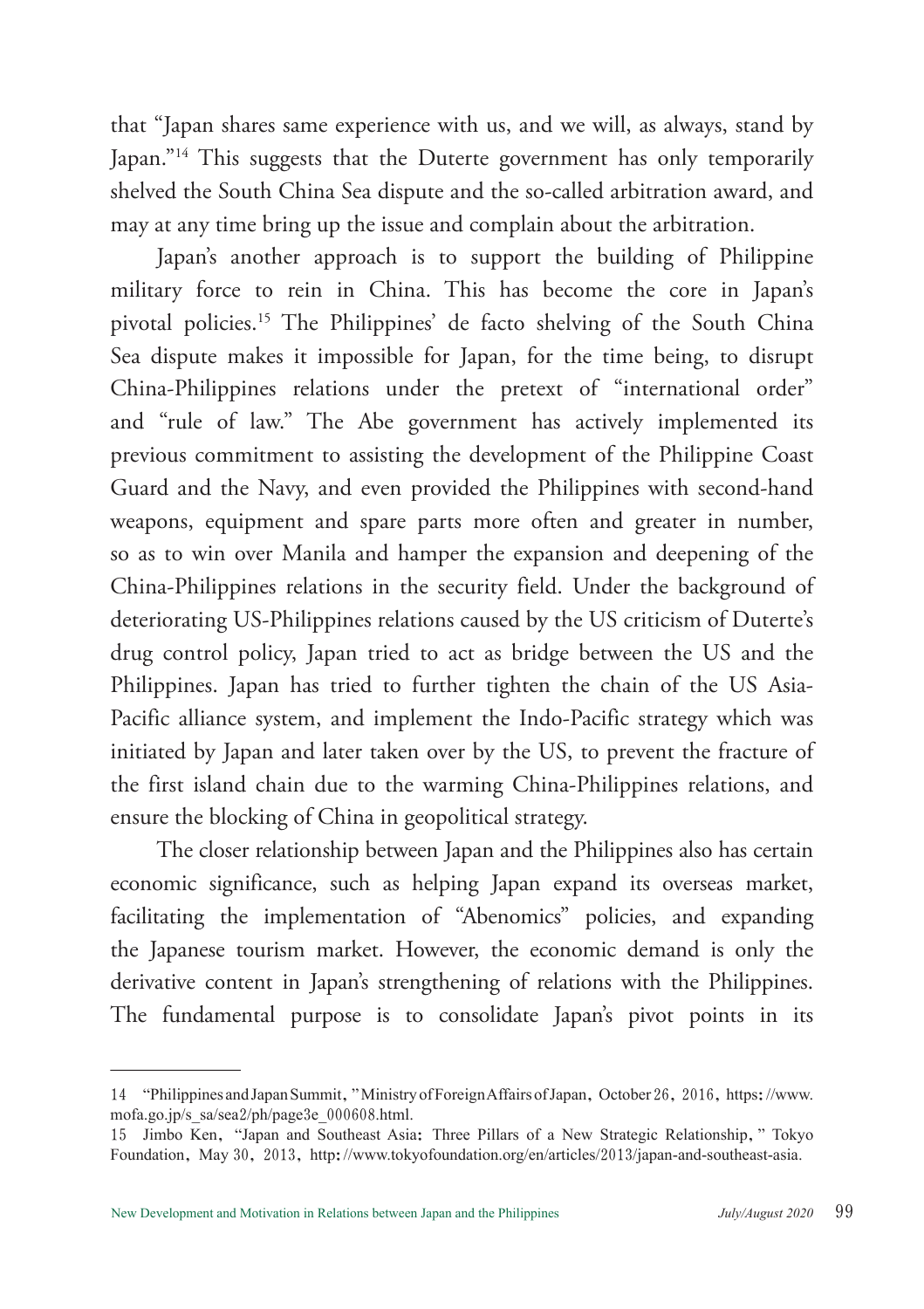"diplomacy with a bird's eye view of the globe" in Southeast Asia. Closer ties with the Philippines can also enhance Japan's regional presence and influence, helping it gradually build a sub-alliance system in the region, fill in the gap which might be caused by "America First," and achieve step by step its ultimate goal of freeing itself from the post-war system.

# Policy Considerations of the Philippines' Positive Response

The rapid development of Japan-Philippines relations is not only the result of Japan's active implementation of its established national strategy, but also the product of the Philippines' policy response for the benefit of expanding national interests. From this perspective, the Philippines believes that it will gain greatly in diplomacy, military security, and economic development by developing friendly relations with Japan.

## To return to balance-of-power diplomacy

At the diplomatic level, it is necessary for the Philippines to strengthen its strategic relationship with Japan in order to carry out its independent diplomacy. After the Cold War, the United States withdrew its forces from the Philippines, but the two countries still maintained their alliance relationship. After that, the Philippines sought to improve relations with regional powers, and pursued a diplomacy of keeping balance with major countries. However, Aquino III completely turned to rely on Washington, set up a "strengthened strategic partnership" with Japan, and engaged in an all-round confrontation with China, making the South China Sea dispute more complicated and internationalized at the multilateral level. However, the facts show that the Philippines had not gained any practical benefits from confrontation with China.

 On the South China Sea dispute, the US was unable or had no intention to implement the alliance agreement with the Philippines. As a coastal country of the South China Sea, a continued tense and turbulent situation is not in Manila's national interest. Based on a clear understanding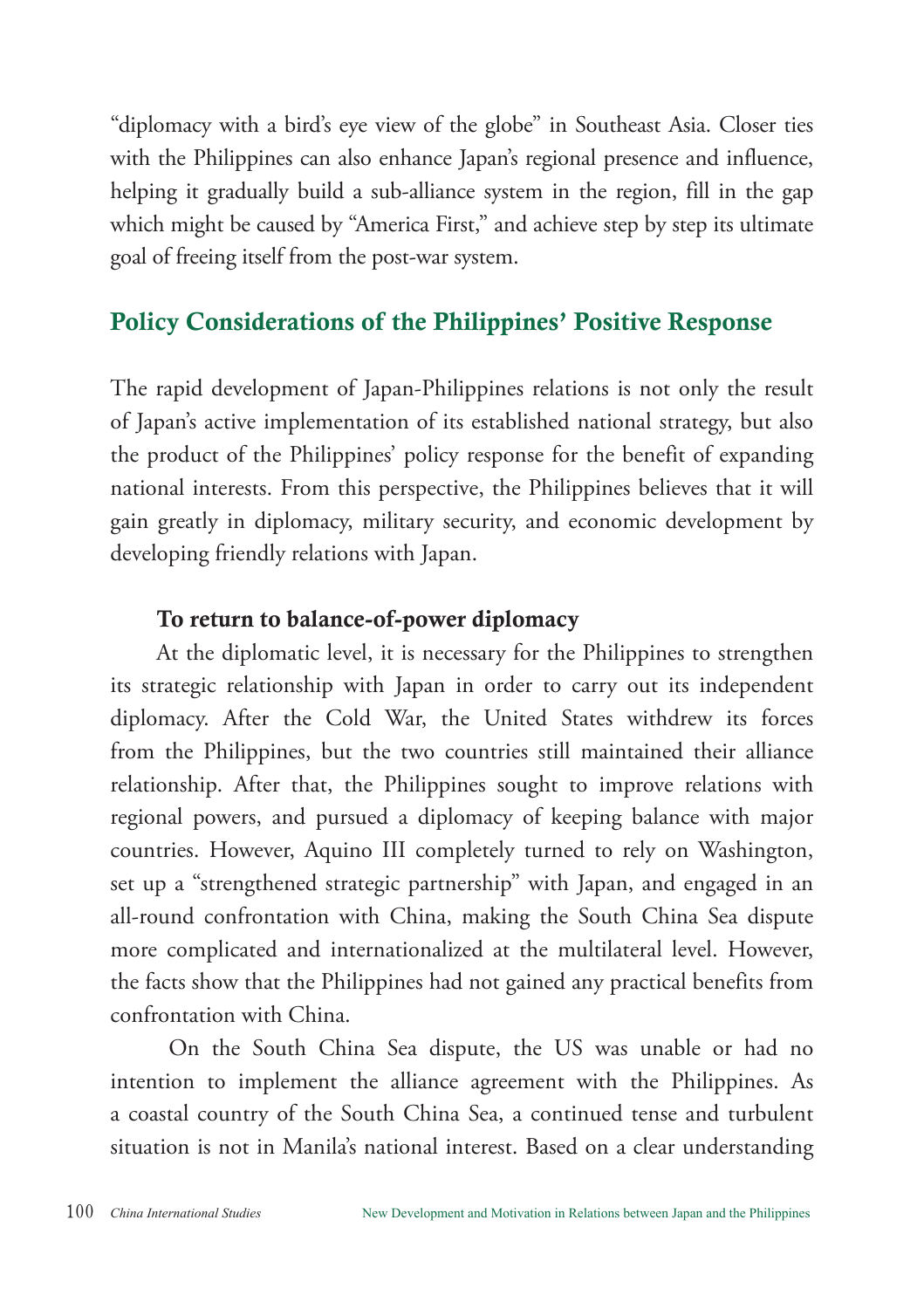of reality and a clear positioning of the national interests, President Duterte changed the pro-American approach to an independent diplomacy and readjusted the foreign policy to "keeping balance among big powers." In the course of this transition, the Philippines' relations with Japan have maintained a stable development trend, which is conducive to flexible operation of the Philippine diplomacy.

First, it tries to balance and restrain China through closer ties with Japan, avoid a complete tilting towards China, and ensure to conduct the Philippine diplomacy for the benefit of national interests. Second, sound Japan-Philippines relations will increase Manila's position in its relations with China so as to help it gain more financial and technical assistance. At the same time, the Philippines can use its relations with China as a bargaining chip in its negotiations with Japan. In the event of instability in China-Japan relations, Manila can gain benefits anyway. When the China-Japan relationship becomes stable, the Philippines can push forward regional integration by taking advantage of the trilateral relations, and upgrade its regional influence while ensuring independence. Third, to enhance military and security relationship with Japan will reduce Manila's excessive dependence on US military technology and equipment, and help diversify its military and security ties for the good of its "independent diplomacy." In addition, Japan, as an ally of the US, can play an intermediary role and serve as a bridge in the relations between the Philippines and the US, so as to prevent complete decoupling between the two countries, and avoid recurrence of imbalance in Manila's diplomacy with major powers.

#### To promote military modernization with Japan's help

In terms of military and security, the Philippines intends to promote its military modernization with the help of Japan's leading position in military technology and equipment. The Philippines, with poor military strength and equipment, is incapable to meet security challenges at home and abroad. The comprehensive power of the Philippines' military force ranked 64th among 137 countries and regions in 2019. With 125,000 soldiers in active service,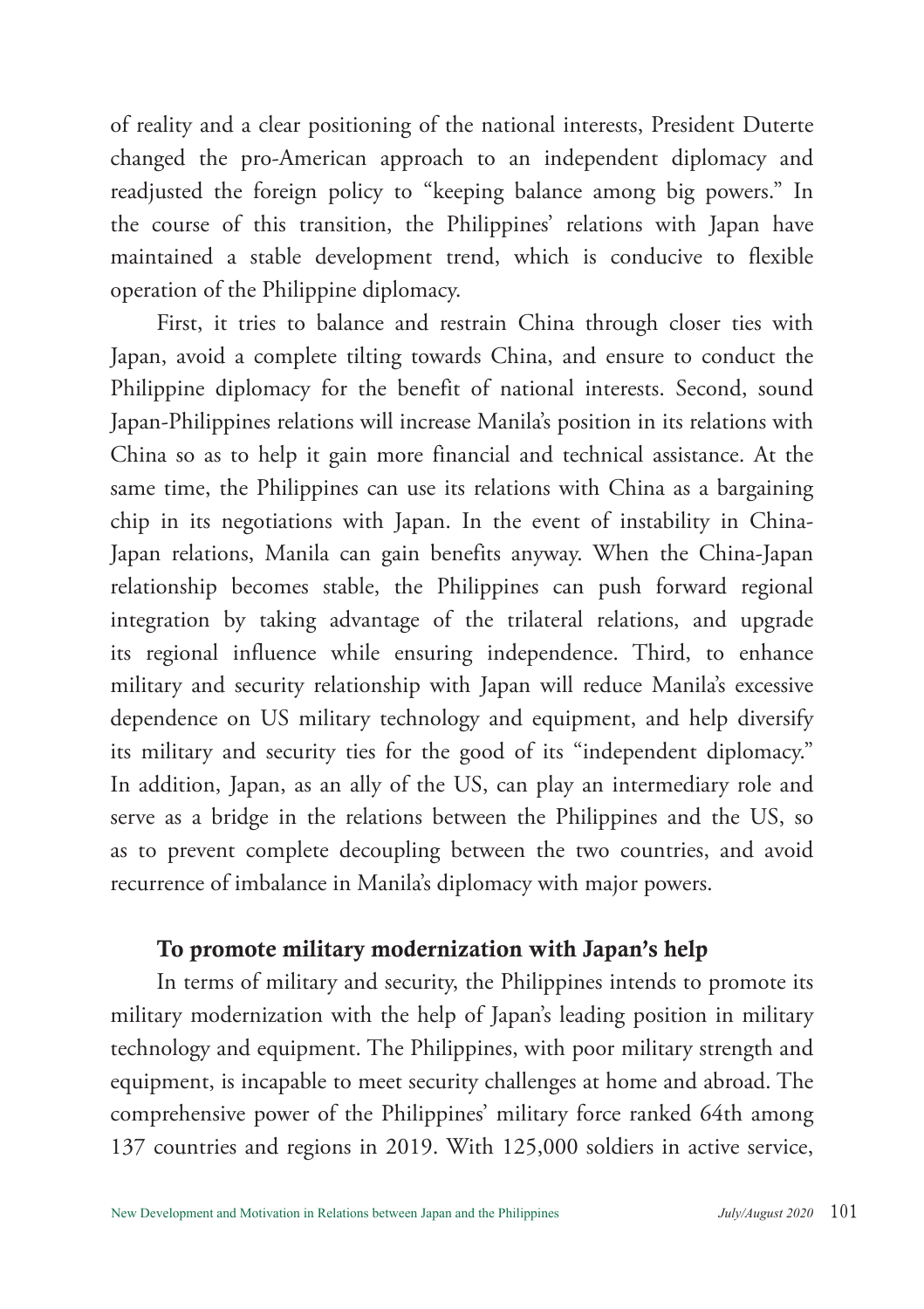the Philippines ranked 38th in terms of military size. The power of its air force ranked 55th, and its army ranked 99th and 77th in terms of the size of battle tanks and that of armored infantry fighting vehicles respectively.16 The overall military strength of the Philippines does not accord with the complex situation and challenges the country faces in its national security. With a scattered territory, a coastline of 36,000 kilometers, a backward economy and prominent social problems, the Philippines is prone to be a place for criminal breeding and hiding, and has even become a gathering place for separatist and terrorist forces. At present, a certain supply-chain relationship has been established in the Philippines between local insurgent forces and domestic terrorist organizations in terms of membership composition. What is more serious is that the domestic terrorist organizations have collaborated with international terrorist groups (such as ISIS), which makes the security situation more severe. At the same time, piracy is rampant in the waters around the Philippines, posing a challenge to its naval and air forces.

In order to meet the security challenges, Aquino III, taking advantage of the South China Sea dispute, restarted the military modernization plan in 2012, and promised to invest about US\$1.8 billion as the start-up fund within five years. Duterte has made quelling domestic armed insurgencies and fighting terrorism his top priorities and continued to push for the modernization of the country's armed forces. In July 2017, Duterte proposed to arrange 140.4 billion pesos in 2018 to enhance the capacity-building of the army, which was 7.5 percent higher than the military expenditure in 2017, and promised to allocate 3.1 billion pesos for Coast Guard modernization.17 However, the defense technology and industrial capacity of the Philippines cannot meet the needs of military modernization for weapons and equipment, and therefore it needs to import relevant equipment from other countries. With increasingly close relations with Japan, the Philippines

<sup>16</sup> "2019 Philippines Military Strength," *Global Firepower*, https://www.globalfirepower.com/countrymilitary-strength-detail.asp?country\_id=philippines.

<sup>17</sup> Alexis Romero, "P140 B for Military Upgrade in 2018 Budget," *Philstar*, July 25, 2017, http://www. philstar.com/headlines/2017/07/25/1721633/p140-b-military-upgrade-2018-budget.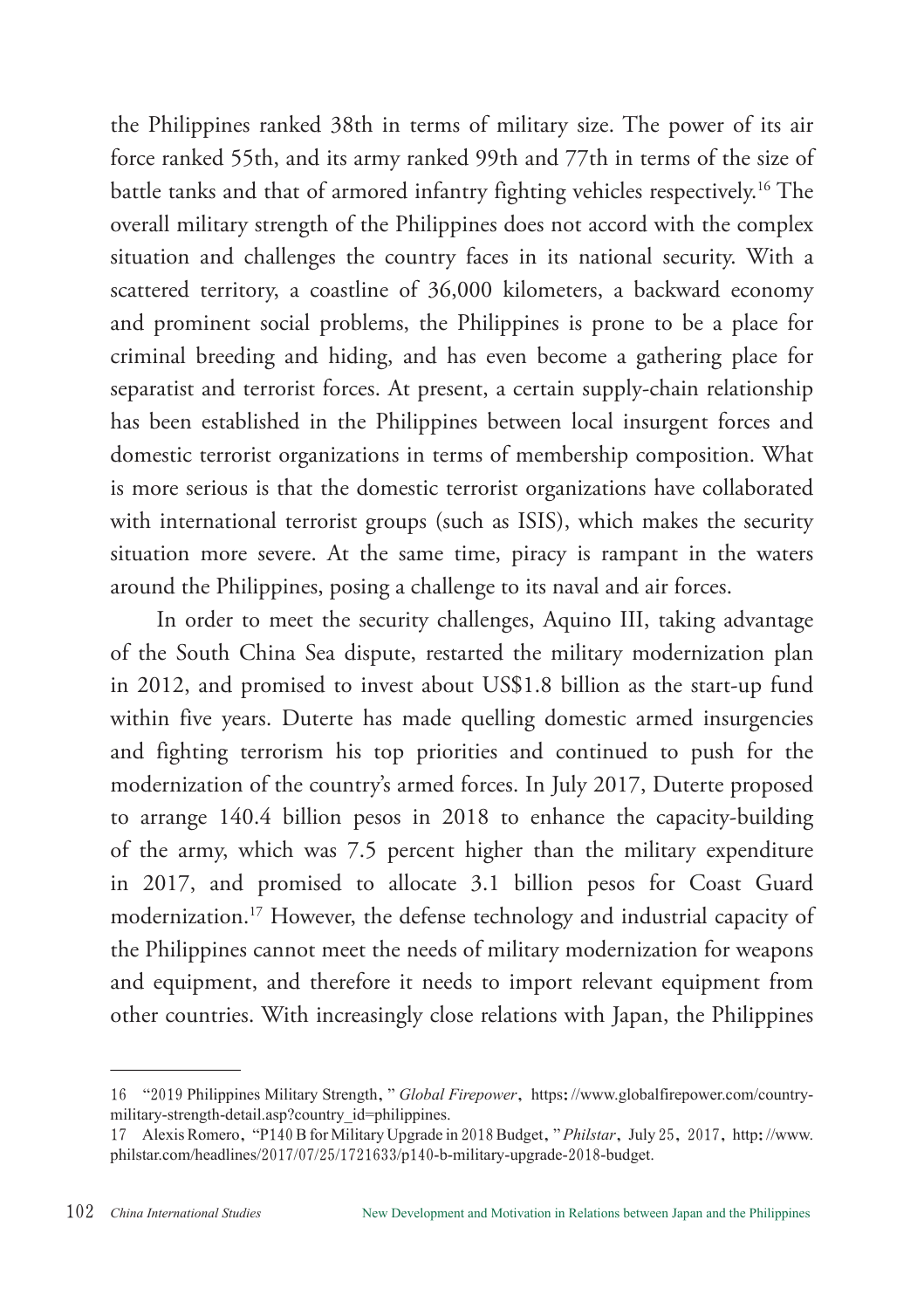hopes to import defense equipment and related technologies from Japan and conduct joint training and exercises with the Japanese Self-Defense Forces to enhance the combat capability, and the intelligence collection and analysis capability of its military. With the easing of arms export control and the implementation of the new security law, the Abe government is actively promoting Japan's defense equipment and Self-Defense Forces on the world stage. The Philippines sees Japan as an important source of arms imports and a strategic partner for security cooperation.

## To improve people's livelihood and implement relevant "Duterteconomy" policies

In order to break the bottlenecks that restrict the country's development, after Aquino III came to power, the Philippines was committed to reform, crackdown on corruption, and fiscal reconstruction. Although some results were achieved, the barriers remained. The Duterte government continues to promote economic and social reforms, prioritize infrastructure construction and better livelihood of the people, and push forward "Duterteconomy," meaning the government will increase input in infrastructure, human capital formation, and social protection in its economy strategy. Sufficient funds and corresponding technical support are important guarantees of its success. Mid-term capital needs in infrastructure construction are estimated to be US\$4.4 trillion, and attracting foreign investment and aid becomes an important goal of the government.

Japan is not only the most important source of ODA funds for the Philippines, it is also committed to providing US\$9 billion to finance Philippine infrastructure construction.<sup>18</sup> The Japan International Cooperation Agency (JICA) promised to provide US\$2.4 billion in low interest loans for the construction of the North-South Commuter Railway (NSCR) connecting Tutuban, Manila and Malolos, and US\$4.4 billion in official development assistance funds for the construction of the first underground railway in the

<sup>18</sup> "Japan's Development Cooperation in the Philippines," https://www.ph.emb-japan.go.jp/ files/000466831.pdf.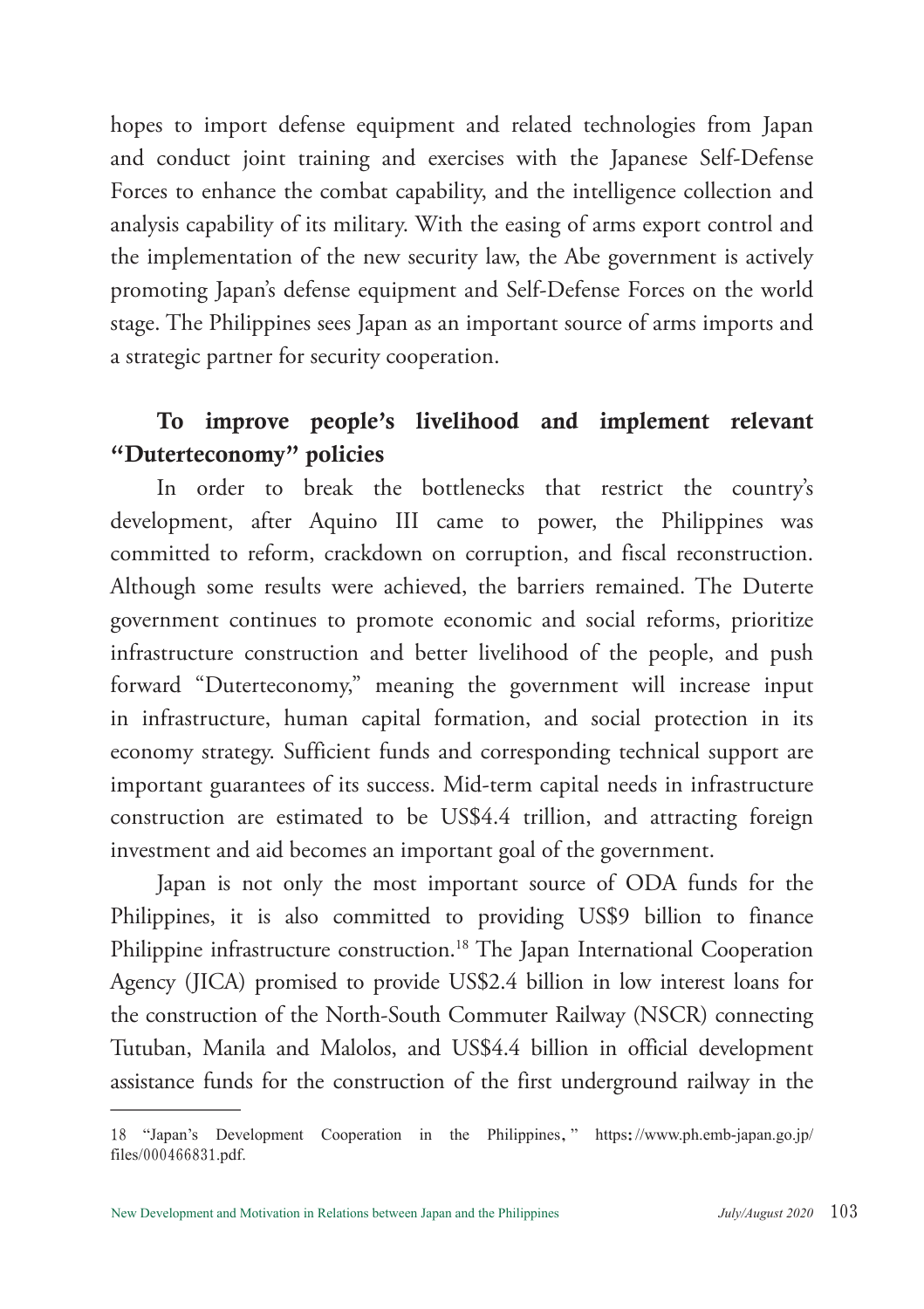Philippines—the Manila metro system.<sup>19</sup> This will greatly relieve the traffic pressure in Manila and help President Duterte in his grand reconstruction plan. In addition, a positive relationship with Japan makes it easier for the Philippines to get project assistance from the Asian Development Bank (ADB), which is jointly led by Japan and the United States. It is also conducive to the leap-forward development of the "golden age of infrastructure" in the Philippines. After Duterte took office, the ADB said it would continue to support the healthy and stable growth of the Philippine economy and the growth of the Philippine middle class, and would focus on supporting the Philippine government's social undertakings and poverty reduction.

The huge trade surplus between Japan and the Philippines is also a major concern of the Philippine government. From January to March 2019, Japan is the Philippines' second largest trading partner, second largest source of imports and second largest export destination. Different from its trade with China, the Philippines enjoys a favorable position in its trade with Japan, which provides important foreign exchange capital for Manila's domestic economic development. In addition, the Philippines can learn from Japan, also an island country, and make use of Japan's advanced technologies in environmental governance, urban planning and agriculture to realize the "green development" objective set forth by President Duterte.

Japan and the Philippines get closer to each other out of their respective strategic considerations and interest needs. Moreover, the readjustment of regional order and external forces also promote further development of Japan-Philippines relations. The United States' foreign policy, as mentioned above, encourages US allies to strengthen their unity and cooperation in exploring possible military self-protection. China's irreversible rise also makes some neighboring countries to adopt doublesided balancing policies, taking a free ride in terms of economy while watching out for China. All of this constitutes objective driving forces for

<sup>19</sup> Reicelene Joy Ignacio, "JICA to support Davao City Urban Infra Dev't Project," *Manila Times*, January 26, 2017, https://www.manilatimes.net/2017/01/26/business/jica-support-davao-city-urban-infra-devtproject/308837.